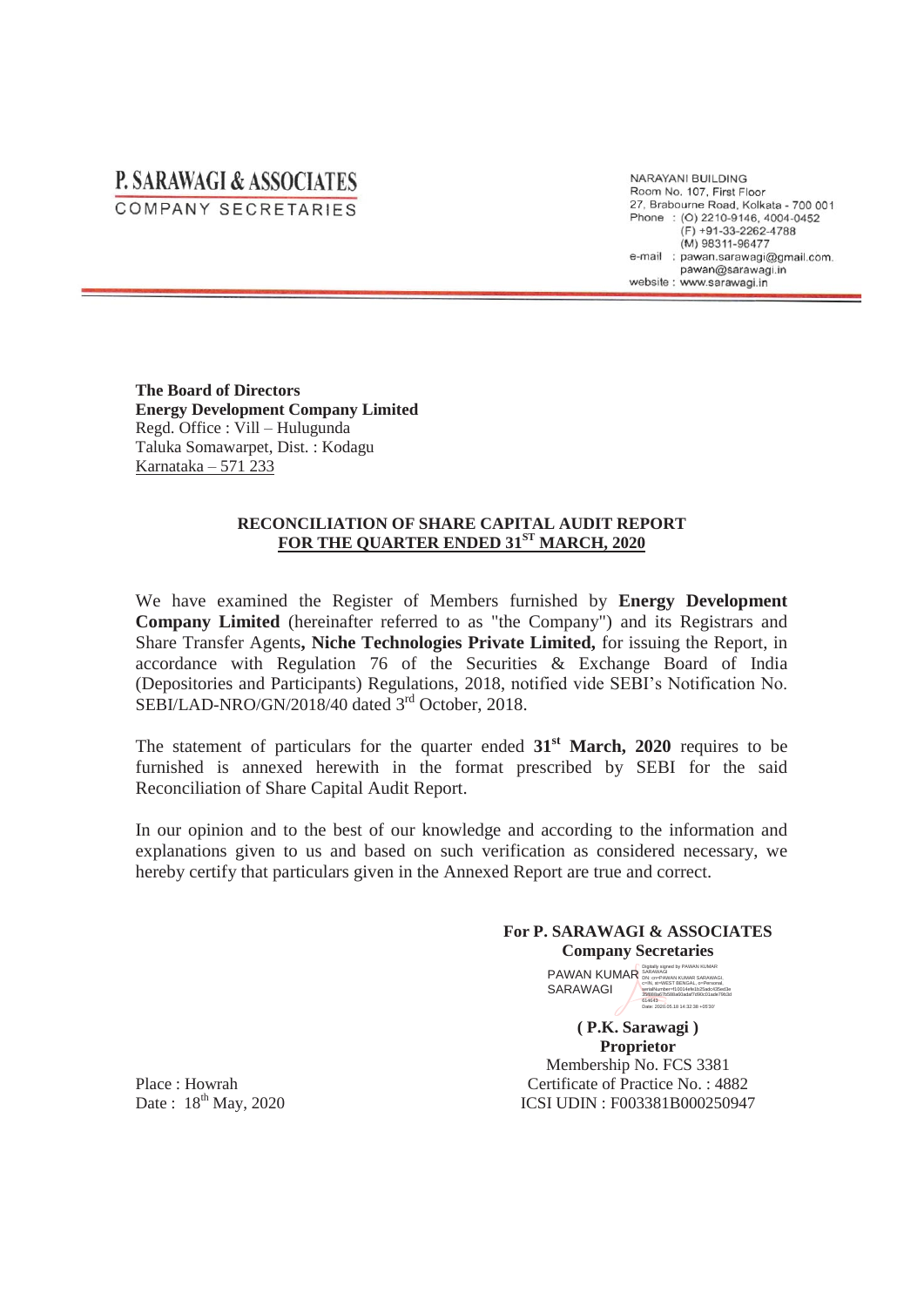## **RECONCILIATION OF SHARE CAPITAL AUDIT REPORT**

| 1.                                     | For Quarter Ended                                                                                                                                                                                                            |                             | 31 <sup>st</sup> March, 2020                                                                                                                                                                                        |
|----------------------------------------|------------------------------------------------------------------------------------------------------------------------------------------------------------------------------------------------------------------------------|-----------------------------|---------------------------------------------------------------------------------------------------------------------------------------------------------------------------------------------------------------------|
| 2.                                     | <b>ISIN</b>                                                                                                                                                                                                                  | ÷                           | INE306C01019                                                                                                                                                                                                        |
| 3.                                     | Face Value                                                                                                                                                                                                                   |                             | $Rs.10/-$ each                                                                                                                                                                                                      |
| 4.                                     | Name of the Company                                                                                                                                                                                                          | ÷                           | <b>Energy Development Company Limited</b>                                                                                                                                                                           |
| 5.                                     | <b>Registered Office Address</b>                                                                                                                                                                                             | ÷                           | Vill - Hulugunda, Taluka Somawarpet,<br>Dist.: Kodagu, Karnataka - 571 233                                                                                                                                          |
| 6.                                     | Correspondence Address                                                                                                                                                                                                       | $\ddot{\phantom{a}}$        | EDCL House, 1A Elgin Road<br>Kolkata - 700 020                                                                                                                                                                      |
| 7.                                     | Telephone & Fax Nos.                                                                                                                                                                                                         | ÷                           | Phone: $(033)$ 4041-1983/1990<br>Fax No.: (033) 2290-3298                                                                                                                                                           |
| 8.                                     | E-mail Address                                                                                                                                                                                                               | $\ddot{\phantom{a}}$        | secretarial@edclgroup.com                                                                                                                                                                                           |
| 9.                                     | Names of the Stock Exchanges where<br>the Company's securities are listed                                                                                                                                                    | $\mathbb{R}^2$              | 1. BSE Limited (BSE)<br>National Stock Exchange of India<br>2.<br>Limited (NSE)                                                                                                                                     |
| 10.<br>11.<br>12.<br>13.<br>14.<br>15. | <b>Issued Capital</b><br>Listed Capital (both with BSE & NSE)<br>(as per Company's records)<br>Held in Dematerialised Form in CDSL<br>Held in Dematerialised Form in NSDL<br>Physical<br>Total Number of Shares $(12+13+14)$ |                             | Number of<br>% of Total<br><b>Shares</b><br><b>Issued Capital</b><br>4,75,00,000<br>100.00<br>4,75,00,000<br>100.00<br>80,94,632<br>17.04<br>3,93,77,762<br>82.90<br>27,606<br>0.06<br>4,75,00,000<br><u>100.00</u> |
| 16.                                    | Reasons for difference, if any, between<br>10 & 11, 10 & 15 and 11 & 15                                                                                                                                                      | $\mathbb{R}^2$              | Not Applicable.                                                                                                                                                                                                     |
| 17.                                    | Certifying the details of changes in :<br>share capital during the quarter under<br>consideration, as per table below                                                                                                        |                             | Nil.                                                                                                                                                                                                                |
|                                        | Listed on<br>Applied/<br><b>Not</b><br>exchanges<br>No. of<br>applied<br>Particulars*<br><b>Shares</b><br>for listing                                                                                                        | stock<br>(specify<br>names) | In principal<br>approval<br>pending for<br>Whether<br>Whether<br>stock<br>intimated<br>intimated<br>exchanges<br>to CDSL<br>to NSDL<br>(specify names)                                                              |

\* Rights, Bonus, Preferential Issue, ESOPs, Amalgamation, Conversion, Buyback, Capital Reduction, any other (to specify)

18. Register of Members is updated : Yes (Yes/No)

Energy Development Company Limited